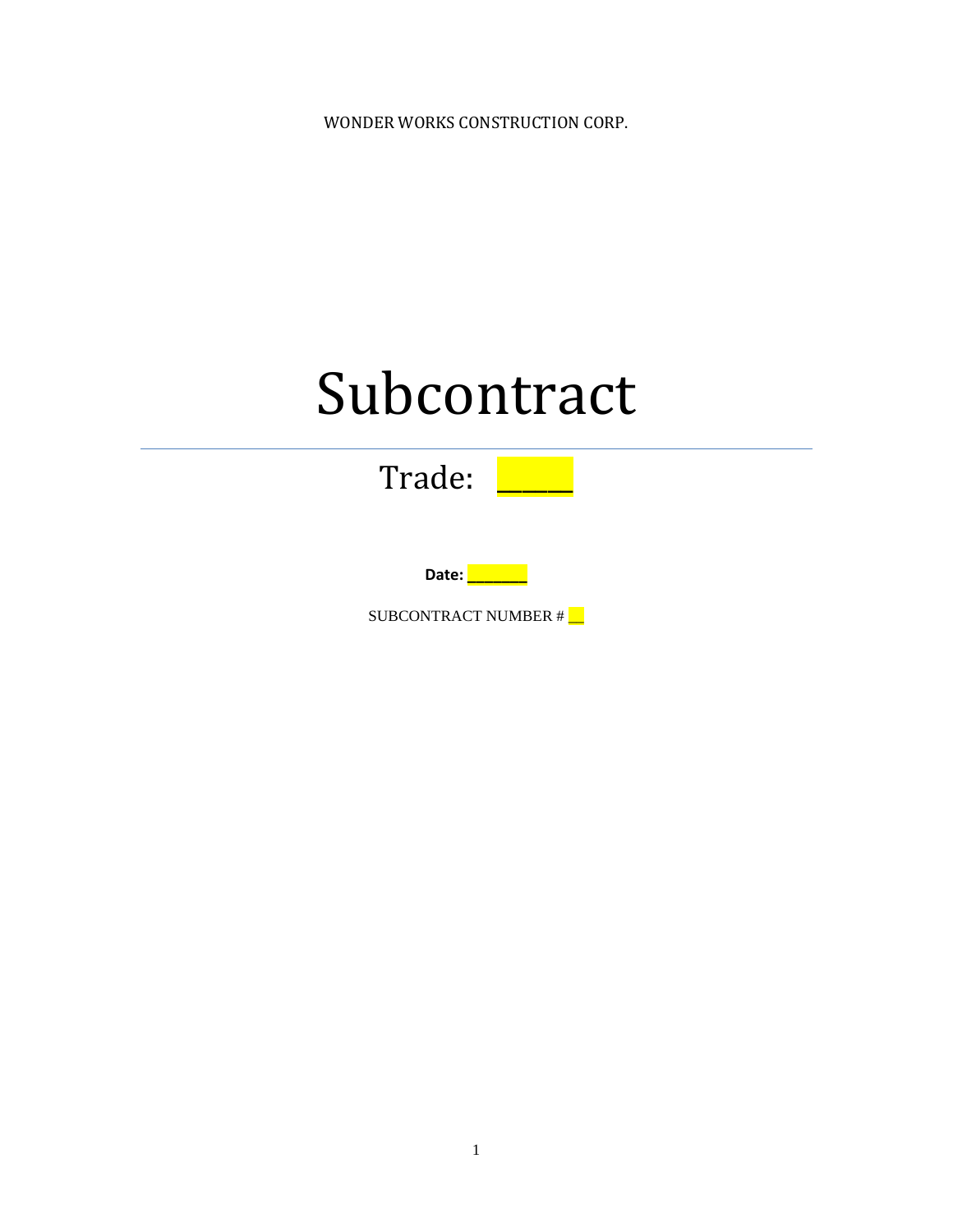## **WONDER WORKS CONSTRUCTION CORP. SUBCONTRACTOR AGREEMENT**

**This Agreement, dated \_\_\_\_\_\_\_\_\_ is made between Wonder Works Construction Corp. ("Contractor"), whose address is 894 6th Avenue, 4th floor, NY, NY 10001, and \_\_\_\_\_\_\_\_\_ ("Subcontractor"), whose address is \_\_\_\_\_\_\_ (include FULL LEGAL NAME).**

**Contractor and Subcontractor hereby agree as follows:**

## **ARTICLE I. DESCRIPTION OF THE WORK**

## **1.1 The project is located at**

# • **[INSERT ADDRESS, INCLUDE BLOCK & LOT IF AVAILABLE]**

**1.2 The Subcontractor shall perform and furnish all the work, labor, services, materials, plans, shop drawings, equipment, tools, scaffolds, appliances and all other items and things necessary for the performance and completion of the Subcontractor's work as is set forth in (i) EXHIBIT A ("Scope of Work") annexed hereto and made a part of this Agreement, and (ii) as supplemented and amplified in Drawings and Specifications prepared by [INSERT ARCH. NAME] (the "Architect"), and (iii) as otherwise referred to in the Contract Documents set forth in Article II of this Agreement, all of which are understood to be incorporated in this Agreement and the provisions, terms and conditions of which, Subcontractor acknowledges it has reviewed and with which it is fully familiar as of the signing of this Agreement including having the opportunity to consult with independent legal counsel. Subcontractor further acknowledges that it has independently investigated the nature, conditions, including field conditions and site visit, under which the Subcontractor's work is to be performed pursuant to this Agreement and that it has not relied upon any opinion or representations of the Contractor or the Owner, or any of their agents or employees, concerning the nature of the work or as to such conditions.**

**1.3 The Subcontractor represents that it shall use its best efforts, care, skill and diligence in supervising, directing and in performing the Subcontractor's work, including, but not limited to, construction methods, techniques, means and sequences for coordinating and completing the Subcontractor's work including with other trades, and that the same shall be in compliance with all the Contract Documents and otherwise pursuant to the specific terms and conditions of this Agreement.**

**1.4 The Subcontractor represents that it has the level of expertise and experience in accordance with industry established standards in building construction in the locality in which the Project is located as referred to in the Contract Documents, and specifically with regard to the nature of the project described therein.**

## **ARTICLE II. CONTRACT DOCUMENTS**

**2.1 The Contract Documents consist of this Agreement and the documents listed below:**

**EXHIBIT A – Scope of Work EXHIBIT B – Contract between Contractor and Owner (Redacted) EXHIBIT C – List of Drawings and Specifications EXHIBIT D – Project Schedule EXHIBIT E – Subcontract Indemnity and Insurance Requirements EXHIBIT F – Requisition Instructions EXHIBIT G.1 – Conditional Lien Waiver and Release on Progress Payment EXHIBIT G.2 – Unconditional Lien Waiver and Release on Progress Payment EXHIBIT G.3 – Conditional Lien Waiver and Release on Final Payment EXHIBIT G.4 – Unconditional Lien Waiver and Release on Final Payment**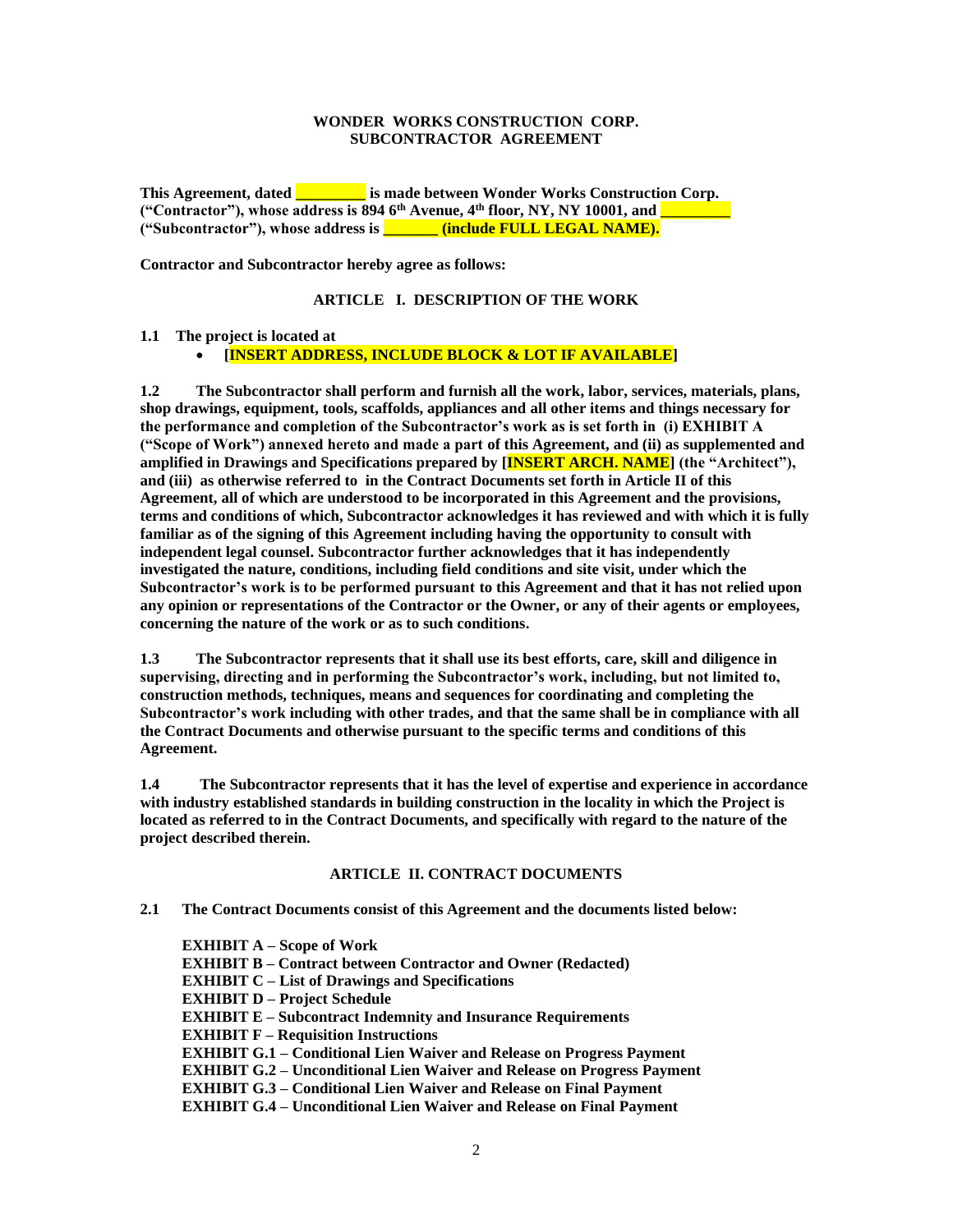**EXHIBIT H – Schedule of Values (on AIA G703 form) EXHIBIT I – WWCC Health and Safety Policy EXHIBIT J – State Tax Form EXHIBIT K – Closing Notes** 

**2.2 The Contract Documents may be reviewed by the Subcontractor at any time upon reasonable notice at the office of Contractor.**

**2.3 With respect to the Subcontractor's work hereunder, it agrees to be bound by every term, provision and condition of the Contract Documents, and to assume toward Contractor all of the duties, obligations and responsibilities that Contractor has assumed toward the Owner and its indemnities. Any provision required by the Contract between Contractor and Owner (herein defined as the "Prime Contract") to be included in any subcontract shall be deemed set forth in full herein whether or not actually included or referenced in this Agreement. The following specific elements are included in this Agreement by way of inclusion in the Prime Contract: Section X – Prime Schedule Section X – Craftsmanship/Quality, Section X -Licenses/Manpower/Experience, Section X – Lender Requirements, Section X – Terms of Payment, Section X – Final Payment. Subcontractor agrees that Contractor has each and every right and remedy as against Subcontractor in respect to the Subcontractor's work as the Owner has against Contractor as provided for in the Contract between Contractor and Owner. The terms and provisions of this Agreement with respect to the Subcontractor's work are understood to be in addition to and not in substitution of any of the terms and provisions of the Contract Documents, and in no event shall any of the terms and conditions of this Agreement in any way modify or limit the obligation of Subcontractor to comply with the Contract Documents with respect to the Subcontractor's work. This Agreement and the Contract Documents are intended and understood to supplement and complement each other and shall be interpreted accordingly. In the event however any provision of this Agreement conflicts with any provision of any Contract Document, the provision imposing the greater duty or obligation on the Subcontractor shall govern.**

**2.4 Notwithstanding that this Agreement has been prepared by Contractor, in the event that any dispute should arise as to the meaning of any provision contained herein, or the application of such provision, this Agreement shall be interpreted without regard to rules of interpretation which would otherwise be favorable or adverse to either party hereto.**

**2.5 Should inconsistencies or omissions appear in or among the Contract Documents or should the Subcontractor be aware that the work to be performed is contrary to or in violation of any applicable law, statute, ordinance, building code provision, rules or regulations, it shall be the duty of the Subcontractor to notify the Contractor in writing within three (3) business days of the Subcontractor's discovery thereof. Upon receipt of such notice Contractor shall instruct the Subcontractor as to the measures to be taken and the Subcontractor shall promptly comply with such instructions. If the Subcontractor performs any work knowing, or if the Subcontractor should have reasonably known, that performance of such work is contrary to any applicable law, statute, ordinance, building code provision, rule or regulation, or knowing there to be inconsistencies or omissions among the Contract Documents, with given notice to the Contractor, and obtaining advance instructions as to measures to be taken as provided foregoing, then it is understood that the Subcontractor shall assume full responsibility and liability for such work and shall bear all associated costs, charges, fees and expenses necessarily incurred to remedy the violation.**

## **ARTICLE III. TIME OF COMPLETION**

**3.1 The Subcontractor shall commence the Subcontractor's work upon written notice from the Contractor, including notice delivered by electronic mail. Subcontractor understands and agrees that TIME IS OF THE ESSENCE IN ITS PERFORMANCE AND COMPLETION OF SUBCONTRACTOR'S WORK, including Punchlist work. The Subcontractor shall continuously prosecute its work to completion in coordination and in accordance with the project schedule including any revisions thereto that may be issued by the Contractor and/or the Owner. The date of**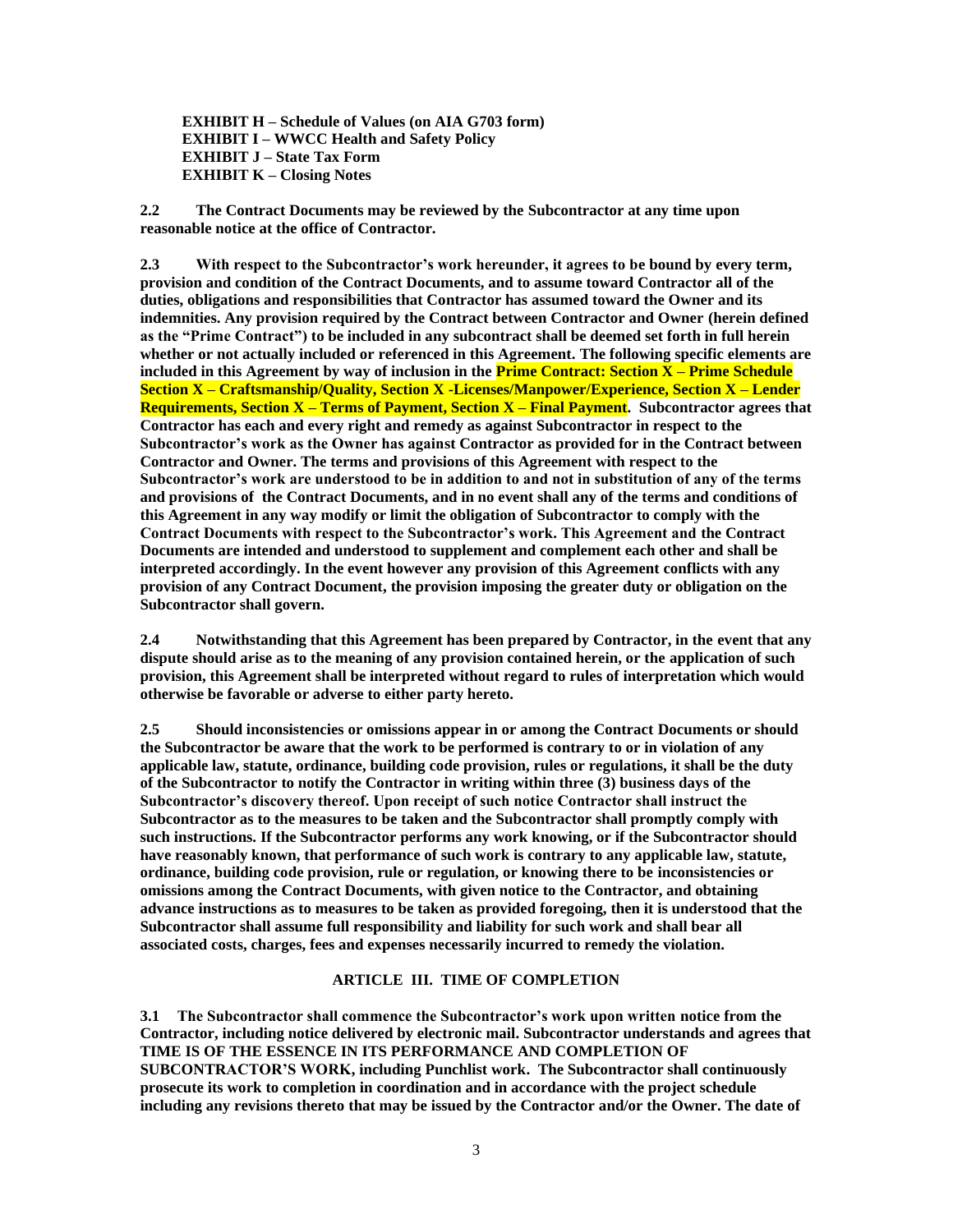**commencement of the Subcontractor's work shall be the date when Subcontractor executes this Agreement and shall be completed as per Exhibit D – Project Schedule**[BB1] **or within \_\_\_\_ days (if no schedule is provided). Subcontractor acknowledges it has reviewed the Project Schedule, and furthermore Subcontractor is aware that delays, disruptions, and errors in plans and specifications commonly arise in the process of construction and being mindful of such contingencies Subcontractor acknowledges that in anticipation, it has included adequate compensation for the attendant costs of such eventualities in the agreed price as provided for herein, and with regard to the scheduling requirements and any adjustments thereto issued and to be issued by Contractor, including reasonable extensions beyond the projected completion date.**

**3.2 As part of Subcontractor's duty to complete its work in accordance with the project schedule, the Subcontractor agrees to participate in the development of the project schedule whenever requested by Contractor and Subcontractor shall continuously monitor the project schedule and its performance so as to be fully familiar with the timing of the Subcontractor's work and of other work on the project. Contractor shall have the right to determine, and if necessary, change the time, order and priority in which various portions of the Subcontractor's work shall be performed and as to all other matters relative to the timely and orderly conduct of the Subcontractor's work without Subcontractor being due any additional compensation. Subcontract shall, at the request of Contractor and in a form acceptable to Contractor, provide Contractor with their own project schedule and schedule updates, which will include coordination with related tasks or trades as well as coordination with the master Project Schedule.**

**3.3 Should the progress of the Subcontractor's work or of the project be delayed through any fault, act, or failure to act by the Subcontractor, or of any of its subcontractors or material or service providers (the "Subcontractor Delay"), and such fault, act or failure to act causes any additional cost, expense (including legal expense), liability or damage, INCLUDING ANY LIQUIDATED DAMAGES AS PROVIDED FOR IN THE CONTRACT BETWEEN CONTRACTOR AND OWNER, to Contractor, the Subcontractor agrees to indemnify and hold Contractor harmless and to compensate Contractor with regard to all such claims, damages and injuries. Upon notice, via email, Project Meeting Minutes, or writing from Contractor Subcontractor that a Subcontractor Delay has occurred, Subcontractor, within three (3) business days shall submit a detailed plan to Contractor for how Subcontractor will accelerate the work and recover the lost time (the "Recovery Schedule"). The Recovery Schedule shall be implemented within four (4) business days of its submission to Contractor.**

**3.4 Should a Subcontractor Delay occur and Subcontractor fails to meet the milestones in its Recovery Schedule, the Contractor shall have the right to perform the Subcontractor's Scope of Work (the "Recovery Work") and withhold payment and/or back charge Subcontractor for the costs associated with the Recovery Work.** 

**3.5 If Contractor deems it necessary, the Subcontractor shall work overtime and if Subcontractor has completely and fully complied with the requirements of this Agreement, including the Contract Documents, Contractor will pay the Subcontractor for additional wages paid by Subcontractor, if any, for such overtime work at rates approved by Contractor, but without any further mark-up by the Subcontractor. Subcontractor understands and agrees that its work hereunder is required to be performed six (6) days per week and ten (10) hours per day ("standard working hours"). "Overtime work" is understood and agreed to be defined herein as only such work as is performed in excess of said standard working hours. Notwithstanding the foregoing, in the event overtime work is required as a result of delay due to any fault, act, or failure to act by Subcontractor, then Subcontractor, in addition to any other of its obligations under this Agreement, and at its own expense, and without reimbursement by Contractor, shall institute such overtime or other acceleration measures as may be necessary to make up for the time lost. Should the Subcontractor fail to make up for such lost time, Contractor shall have the right to take whatever action it deems necessary to assure timely completion of the Subcontractor's work and of the project. The cost and expense of such action on the part of Contractor, including legal fees and disbursements, together with any other costs**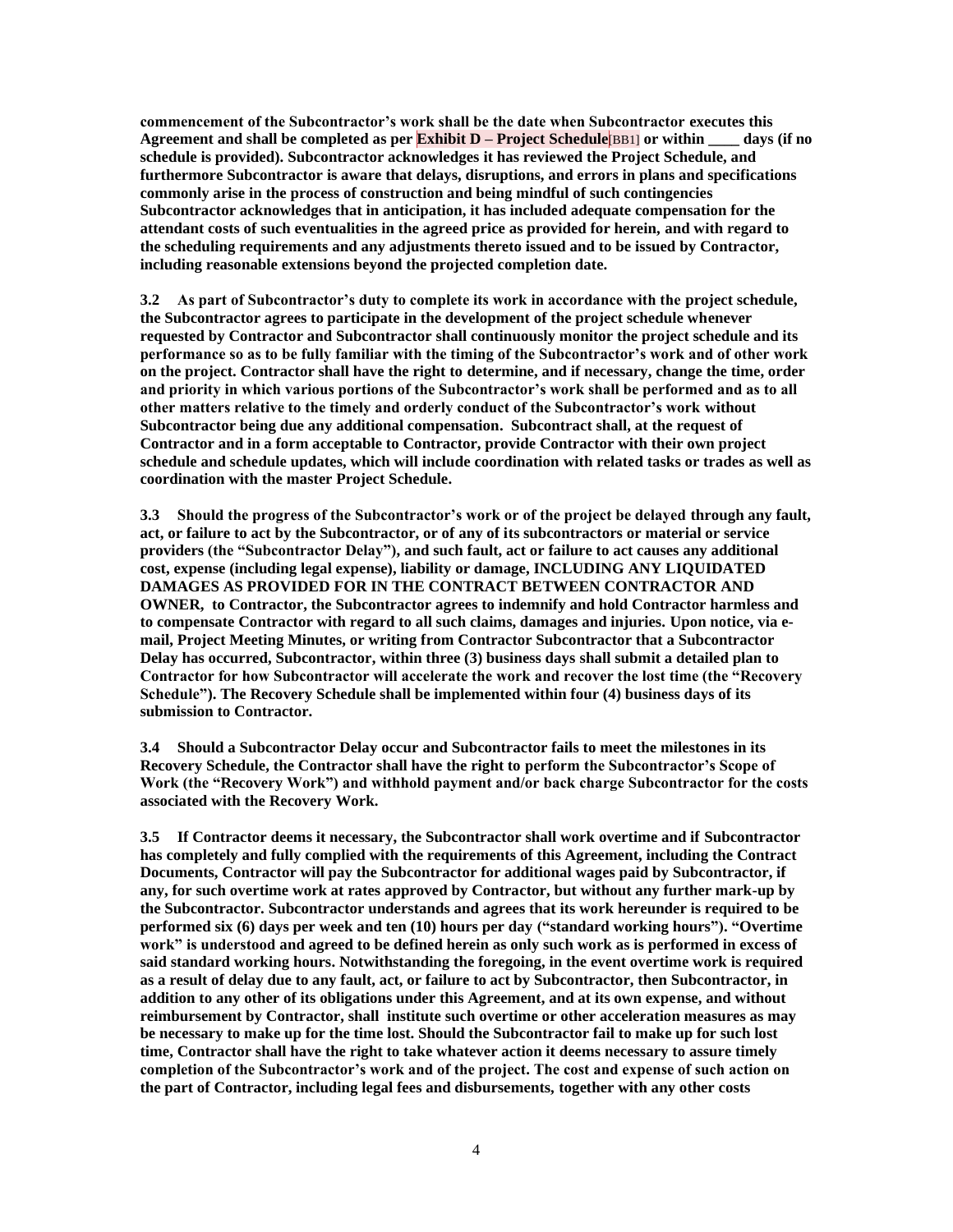**incurred by Contractor to third parties, including other subcontractors, resulting from the fault, act, or failure to act by Subcontractor, shall be borne by the Subcontractor.**

### **ARTICLE IV. PRICE AND PAYMENTS**

**4.1 Contractor agrees to pay to Subcontractor, in accordance with the Contract Documents, and Subcontractor agrees to accept, out of the funds received by Contractor from the Owner, for the satisfactory performance and completion of the Subcontractor's work hereunder, and fulfillment of all requirements of the Contract Documents, subject to any additions or deductions as this Agreement or the Contract Documents may provide for and permit, the total fix sum (inclusive of all applicable taxes ) of \_\_\_\_\_\_\_\_\_\_\_.**

**4.2 The price includes all taxes based upon labor, services, materials, equipment, rental of equipment or other items required, performed, furnished or used in connection with the Subcontractor's work including, without limitation, sales, use, personal property taxes, fringe benefits to employees of Subcontractor or any sub-subcontractor for which the Owner, Contractor, or the Subcontractor may be liable. Subcontractor shall be responsible for calculating and remitting all sales or other taxes due and payable on all goods and services which are subject to tax and all fringe benefits to employees of Subcontractor or any sub-subcontractor which are associated with the Subcontractor's work. All requisitions submitted by Subcontractor must clearly identify sales tax. Contractor has the right to withhold payment of Subcontractor's requisitions until such information is provided. Subcontractor agrees to and shall indemnify, defend and hold harmless Contractor, Owner and all other indemnities from and against all claims, damage, loss and expenses, including but not limited to legal fees and expenses arising from the failure of Subcontractor to comply with such sales tax obligations or payment of such fringe benefits. If the Project is classified as a Capital Improvement or Tax-Exempt project, Subcontractor agrees to provide any and all necessary forms required. Contractor will not accept any liability for incorrect tax collection by Subcontractor and Subcontractor agrees to hold Contractor harmless from any and all impacts of a tax audit if Subcontractor does not comply with all applicable rules and regulations. If Contractor is found liable for incorrect tax collection by Subcontractor, Contractor shall have the right to deduct payments due to Subcontractor to satisfy monies owed.** 

**4.3 In order for Contractor to comply with the requisition procedure provided for in the Contract Documents, the Subcontractor shall prepare and submit on a monthly date to be determined by Contractor, and using the forms provided for herein or as otherwise approved by Contractor, a requisition for payment showing the proportionate value of the Subcontractor's work completed to the date of the requisition, from which shall be deducted: (1) a retainage in accordance with the terms of the Contract between Contractor and Owner; (2) all previous payments; (3) any offsets thereto; (4) all charges for chargeable items furnished by Contractor to the Subcontractor, and (5) any other amounts deducted or charged back to Contractor pursuant to the Contract Documents relating to the work of the Subcontractor including but not limited to the deductions described in Section 3.5 of this Agreement. The net amount of such requisition shall be paid upon approval by Contractor, the Owner, the Architect, and the project Lender (if applicable), provided however that all such payments, whether partial or final, shall be conditioned on receipt of payment by Contractor from the Owner pursuant to the Contract Documents and further conditioned on receipt by Contractor of any required lien waivers and other required documentation from Subcontractor. Subject to the foregoing express conditions precedent, payment to the Subcontractor shall be made by Contractor pursuant to the Contract Documents.**

**4.4 The obligation of Contractor to make any payment under this Agreement, whether a partial, progress or final payment, and whether for extras or change orders, is subject to the submission of any required lien waivers, lien releases, lien satisfactions, releases, affidavits or other documents by Subcontractor and its sub-subcontractors and suppliers required by the Contract Documents. Any lien waivers, lien releases, lien satisfactions, releases, affidavits or other documents can ONLY be executed by a Principal/Owner of the Subcontractor. In the event such documents are to be executed**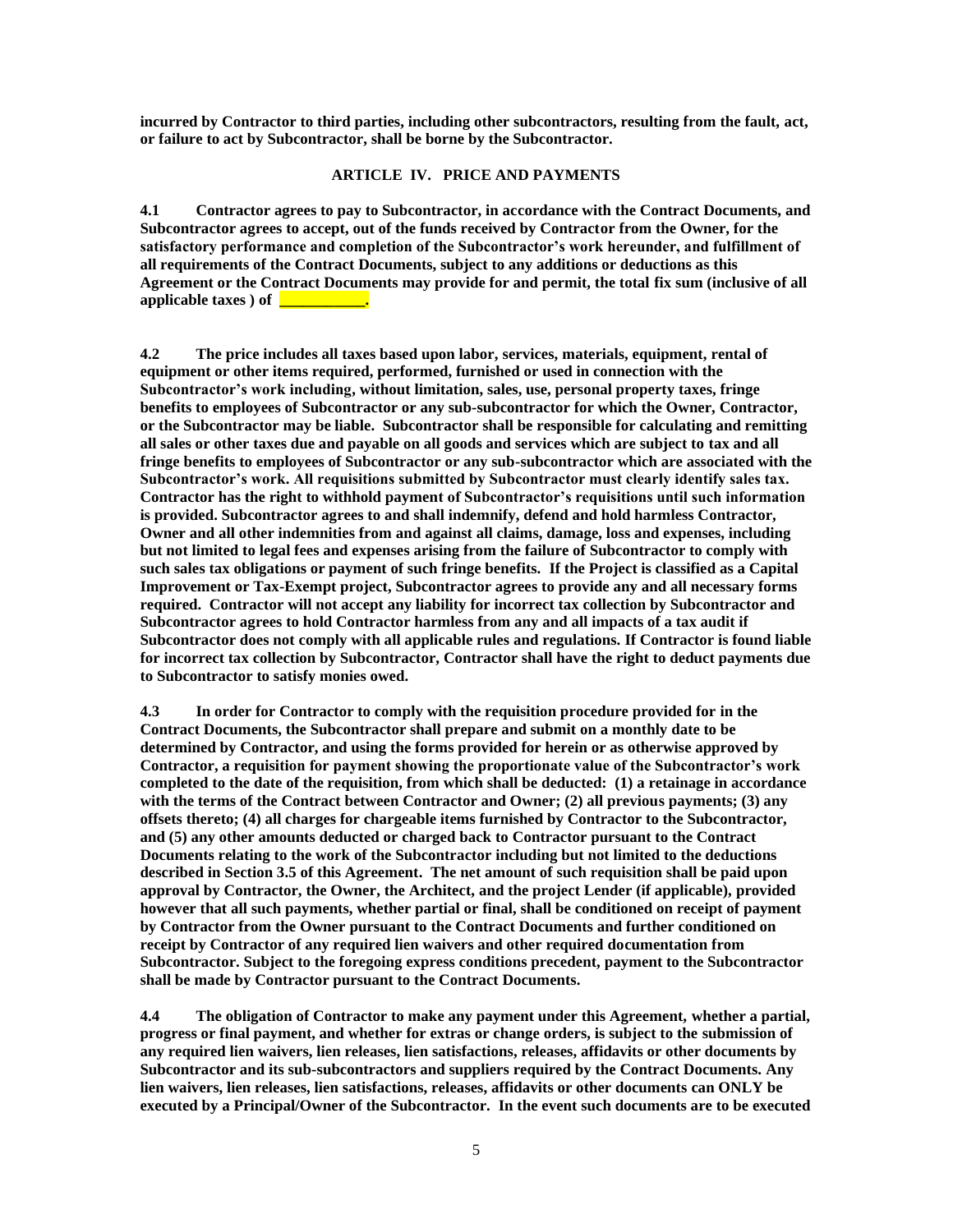**by anyone other than a Principal/Owner of Subcontractor, Principal/Owner of Subcontractor will remain fully liable for such document(s).**

**4.5 The Subcontractor shall submit within ten (10) days hereof, a detailed schedule (Exhibit H) setting forth a breakdown of the Price and its various components ("Trade Payment breakdown") for use as a basis for reviewing and approving the Subcontractor's monthly requisitions, all of which shall be subject to the approval of Contractor and as provided in the Contract Documents.**

**4.6 The Subcontractor shall promptly pay and satisfy all of its obligations to pay others in connection with the Subcontractor's work and shall promptly provide complete and accurate information and substantiation regarding all obligations incurred and payments made by the Subcontractor in connection with the Subcontractor's work and which Subcontractor shall provide to Contractor if required or requested, and provide such further documentation as required by the Contract Documents for Subcontractor's work. If a sub-subcontractor or vendor to the Subcontractor contacts Contractor or Owner regarding lack of payment, Contractor shall have the right to: (i) audit Subcontractor's books; (ii) seek adequate assurances including but not limited to lien waivers from all parties upon future payments; (iii) issue two-party checks for future payments; or (iv) hold-back payment from future applications for payment to satisfy Subcontractor's obligations.** 

**4.7 Final payment to the Subcontractor shall be made subject to the following requirements which, in addition to the provisions of the General Conditions forming part of the Contract between Owner and Contractor and which are incorporated in this Agreement, are an express condition precedent to final payment: (1) completion and acceptance of the Subcontractor's work by Contractor, Architect and the Owner; (2) the Subcontractor providing evidence satisfactory to Contractor that there are no claims, obligations or liens outstanding or unsatisfied for labor, services, materials, equipment, taxes or other items performed, furnished or incurred for or in connection with the Subcontractor's work; (3) the execution and delivery by the Subcontractor, in form satisfactory to the Contractor and the Owner, of a Final Lien Waiver and General Release running to and in favor of the Contractor and the Owner; (4) submission of required documentation including, but not limited to, all governmental approvals, As-Built Drawings, Submittals, and/or Specifications, Guarantees, Warranties, maintenance manuals, punch list preparation and completion; (5) final payment to Contractor by the Owner. Should there be any claims, obligations, or liens related to Subcontractor's work after final payment has been made to Subcontractor, the Subcontractor shall be under a continuing duty to compensate and indemnify Contractor and the Owner from all such expenses, costs, damages, or harm incurred by Contractor and/or Owner, or resulting from any such claim, obligation or lien, including legal fees and expenses incurred with regard thereto.**

**4.8 If any claim, demand, restraint, lien or judgment is made or filed, or if there is evidence that the same may be made or filed against Contractor, Owner, the Project or the Project site, alleging that the Subcontractor, or any sub-subcontractor of the Subcontractor of any tier, has failed to make payments in connection with the Subcontractor's work, or if the Subcontractor or any subsubcontractor of any tier under the Subcontractor, damages any other work on the Project, or in the event the Subcontractor fails to perform any of its obligations under this Agreement, including the obligations under the Contract Documents, Contractor may in its sole discretion, withhold payments from the Subcontractor as Contractor deems necessary and Contractor may proceed to (1) satisfy, discharge and/or defend any such claims, demands, restraints, liens or judgments, (2) make good any such non-payment, failure or default, and (3) require the Subcontractor to compensate Contractor and the Owner for and indemnify them against any and all losses, liabilities, damages, costs and expenses, including legal fees and expenses, which may thereby be sustained or incurred. Contractor shall have the right to charge all of the foregoing against the amounts retained pursuant to this Agreement, and if such amount is insufficient, Subcontractor shall be liable for the difference and shall pay the same to Contractor.**

**4.9 No payment, final or otherwise, made to Subcontractor in connection with this Agreement shall be conclusive evidence of the performance of the Subcontractor's work or of fulfillment of**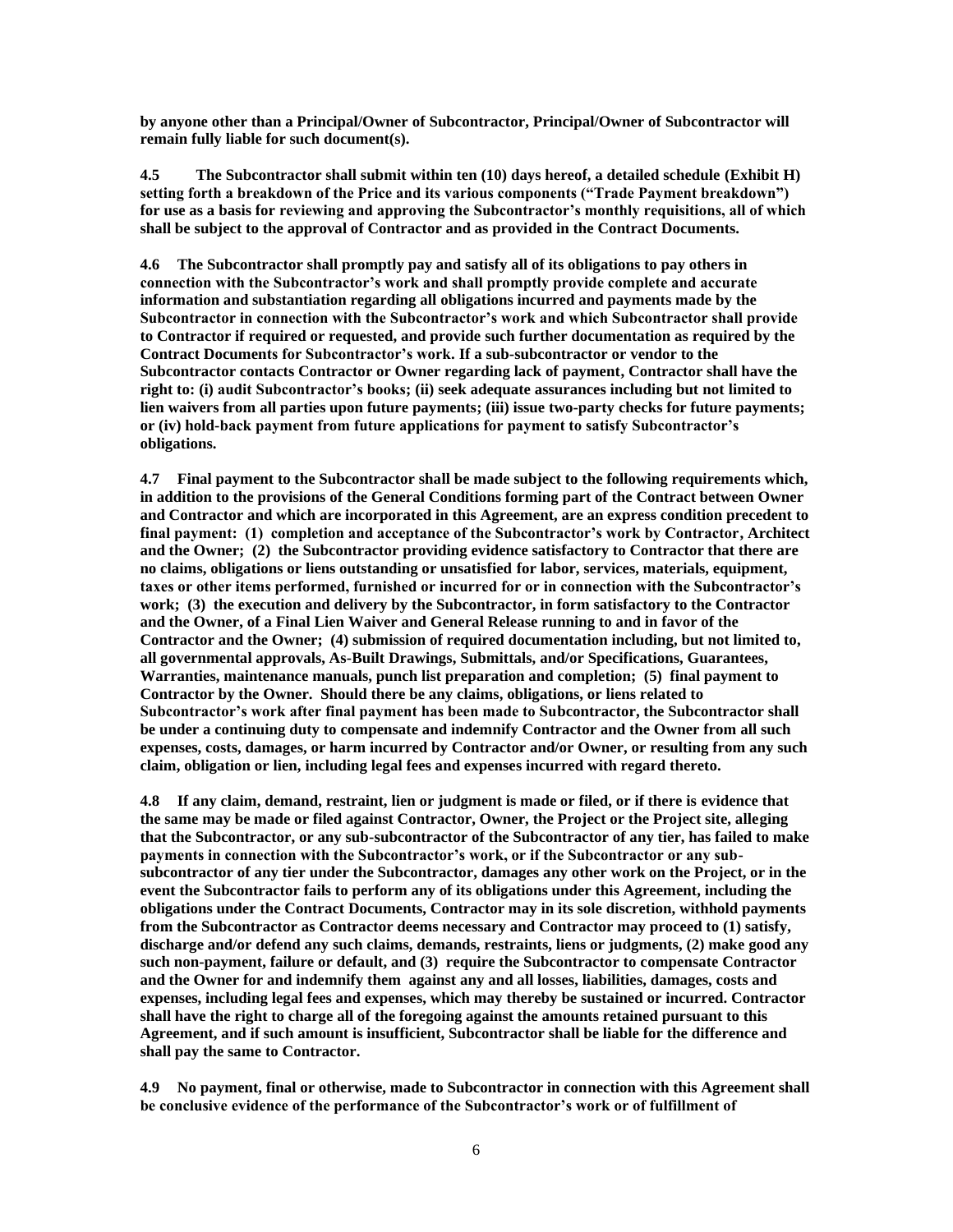**Subcontractor's other obligations under this Agreement, in whole or in part. No payment made hereunder shall be construed to be an acceptance of defective, faulty, nonconforming or improper work or materials, nor shall it release the Subcontractor from any of its obligations under this Agreement; nor shall entrance and use of the site by the Owner constitute acceptance by it of the Subcontractor's work or any part thereof.**

**4.10 Any claims for time extensions and/or increase in cost shall be made by Subcontractor to Contractor within two (2) business days from the date the circumstances giving rise to such claims or increases have first occurred. Approval thereof shall be subject to Contractor's obtaining from the Owner its approval of such claims for time extensions or increases in costs and shall be valid and effective only by written and fully signed Change Orders. Any such claims not made within and in the manner provided for under this section shall be deemed irrevocably waived. Any Change Orders shall be implemented and/or priced in strict accordance with the General Conditions of the Contract Documents**[BB2] **or the unit rates used in take-offs or proposals submitted by Subcontractor to Contractor.** 

## **SUBCONTRACTOR ACKNOWLEDGES THAT IT IS AWARE THAT CONTRACT BETWEEN OWNER AND CONTRACTOR SUBSTANTIALLY LIMITS THE RIGHTS TO OBTAIN TIME EXTENSIONS AND/OR COST INCREASES.**[BB3]

**4.11 In the event a dispute arises between Contractor and Subcontractor in connection with payments to be made pursuant to this Agreement, including any additional work ordered by Change Order or otherwise, the Subcontractor shall continue its work during the pendency of such dispute as if no such dispute had arisen and shall maintain the Project Schedule. During the pendency of any dispute Subcontractor shall be entitled to receive payments on account, otherwise due to it for nondisputed items. Payments on account of disputed items shall be deferred until the final resolution of the dispute.**

#### **ARTICLE V. DELAYS AND DISRUPTIONS**

**5.1 Should the Subcontractor be delayed, disrupted, obstructed, hindered or interfered with in the commencement, prosecution or completion of the Subcontractor's work for any reason (including, without limitation, the acts, omissions, negligence or default of Contractor, another contractor or subcontractor, the Architect, the Owner or Owner's representative, or by any fire or other casualty, not caused by any act or omission of Subcontractor or any of its sub-subcontractors, or by adverse weather conditions, strikes or other labor actions, governmental directives or orders (not resulting from Subcontractor's acts or omissions or the acts or omissions of any of its sub-subcontractors) , or "force majeur" events, or any other causes not within the control of Subcontractor (excluding the financial inability of subcontractor to perform its obligations) or for which it is responsible under this Agreement, then the Subcontractor shall be entitled to such extension of time as is obtained by the Contractor from the Owner, it being understood and agreed that there shall be an extension of time only under such circumstances and Subcontractor shall not be entitled to any monetary damages. In no event shall Subcontractor be entitled to a time extension regardless of circumstances, unless the Subcontractor shall (1) notify Contractor in writing of the cause or causes of such delay, obstruction, disruption, hindrance or interference within forty-eight (48) hours of the commencement thereof and provides in such writing sufficient information to Contractor for it to request a time extension from Owner pursuant to the Contract Documents; (2) demonstrates that it could not have anticipated or avoided such delay, obstruction, hindrance or interference; and (3) that Subcontractor has used all available means to minimize the consequences thereof. Failure to provide the forty-eight (48) hour notice as required shall waive any right of subcontractor to an extension of time and/or to increased compensation on account of a delay.** 

**5.2 Notwithstanding the provisions of 5.1 above, in the event the law permits the Subcontractor to be compensated for any such delays, obstructions, disruptions, hindrances or interference, Subcontractor agrees that, if and to the extent enforceable, it shall not be entitled to or claim any form of compensation or damages for any such delay, obstruction, disruption, hindrance or**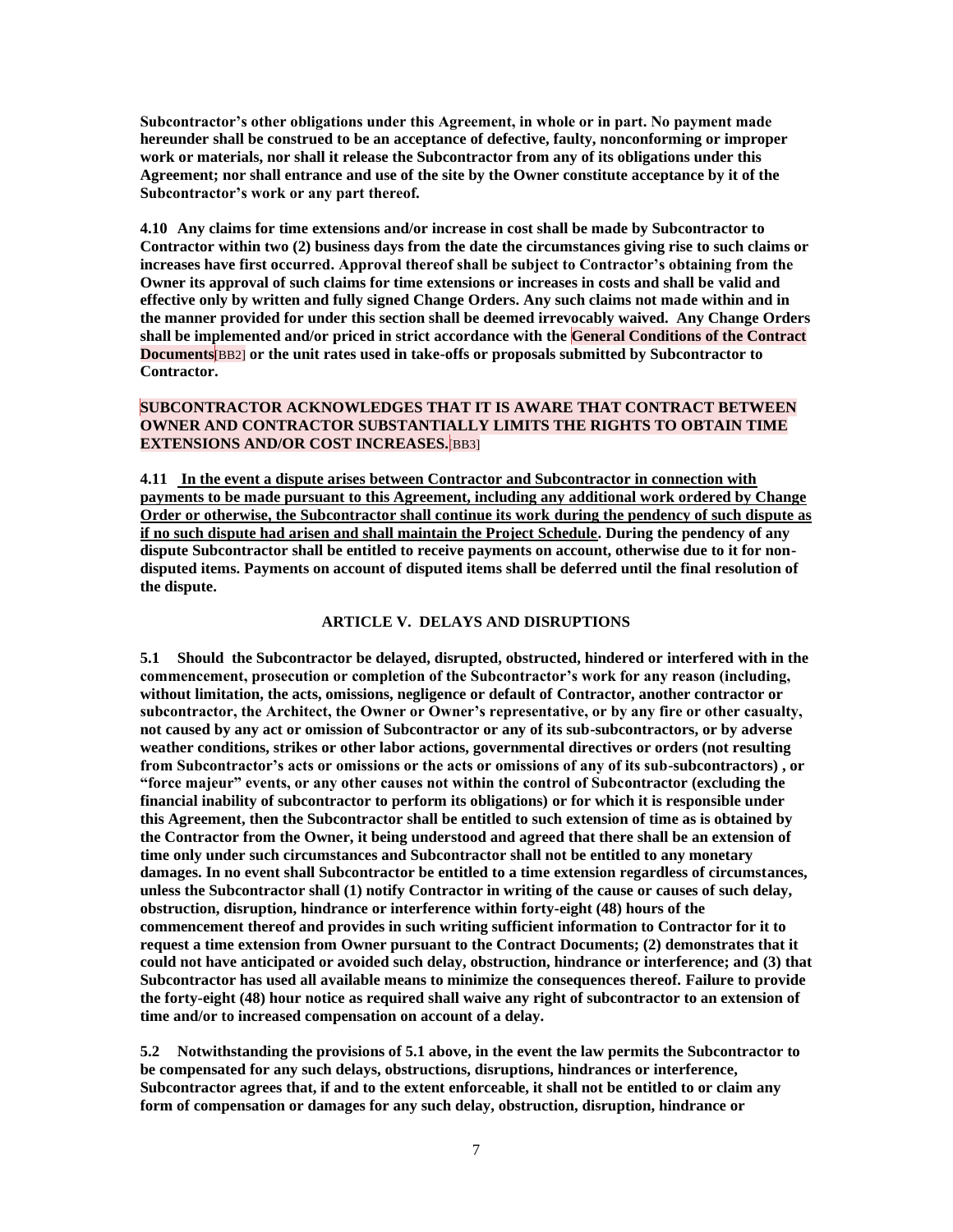**interference to the Subcontractor's work except and expressly limited to the extent Contractor actually receives compensation or damages from the Owner on behalf of the Subcontractor for the identical delay, obstruction, disruption , hindrance of interference.**

**5.3 No Change Orders or requests therefore shall be recognized of any force or effect for any damages occasioned by delays, obstructions, disruptions, hindrances or interferences in completion of the Project, including but not limited to requests for equitable adjustment, loss of productivity, any request for extension of time, extended overhead, loss of profit, direct, indirect or consequential damages or any other equitable adjustment concepts or theories.**

## **ARTICLE VI. DIMENSIONS AND SHOP DRAWINGS**

**6.1 Notwithstanding the dimensions of the Plans, Specifications and contained in other Contract Documents, it is understood and agreed that it shall be the obligation and responsibility of the Subcontractor to take measurements and coordinate with other subcontractors so as to insure the proper matching and fitting of the Subcontractor's work hereunder with contiguous and interrelated work.**

**6.2 The Subcontractor shall prepare and submit to Contractor such complete, accurate, coordinated and detailed shop drawings as may be necessary to completely describe the Subcontractor's work for review, approval, or other appropriate action by the Contractor and/or Architect. Subcontractor shall provide all required information and revise its shop drawings as necessary to be approved by Project Architect and/or Engineer. Review and/or approval of or other action taken with respect to such shop drawings by Contractor and/or the Architect shall not relieve the Subcontractor of its obligation to perform and complete the Subcontractor's work in strict accordance with the Contract Documents, nor of its responsibility for the proper matching and fitting of the Subcontractor's work with contiguous and interrelated work and the coordination of the Subcontractor's work with other work being performed.**

## **ARTICLE VII. PLANS AND SPECIFICATIONS**

**7.1 The Subcontractor's work is to be performed and furnished under the direction and to the satisfaction of the Architect, Owner and Contractor. Contractor will furnish the Subcontractor such additional information, reference lines, grades, surveys, and plans as may be prepared by the Architect and Subcontractor shall be obligated to abide by the same and perform its work in conformity therewith. The Subcontractor shall not make any changes, additions and/or omissions in the Subcontractor's work except upon written order of the Contractor as provided for in Article VIII hereof following.**

## **ARTICLE VIII. CHANGES, ADDITIONS AND DELETIONS**

**8.1 Contractor reserves the right to make changes, additions and/or deletions in the Subcontractor's work as Contractor deems necessary, upon written order to the Subcontractor. The value of the Subcontractor's work so changed, added or omitted shall be stated in such written orders and shall be added to or deducted from the Price provided for herein. All Change Orders shall be marked up for profit and overhead (including increases to insurance and/or bond premiums) at a maximum cumulative percentage of fifteen (15%) per cent. Premium time/over time shall be performed at NO mark-up.**

**8.2 The value of the Subcontractor's work changed, added to or deleted, as provided for in Section 8.1 above shall be determined in Contractor's discretion either as lump sum, time and material or unit prices, if any. If Contractor so requests, Subcontractor shall provide detailed estimates of cost and evidence of sums actually expended or saved as a result of such changes, additions and/or deletions. Such detailed estimates of costs must be consistent with original unit pricing submitted by the Subcontractor to Contractor. The Subcontractor shall comply with the provisions of the Contract Documents to enable Contractor to make timely submissions pertaining to changes, additions and**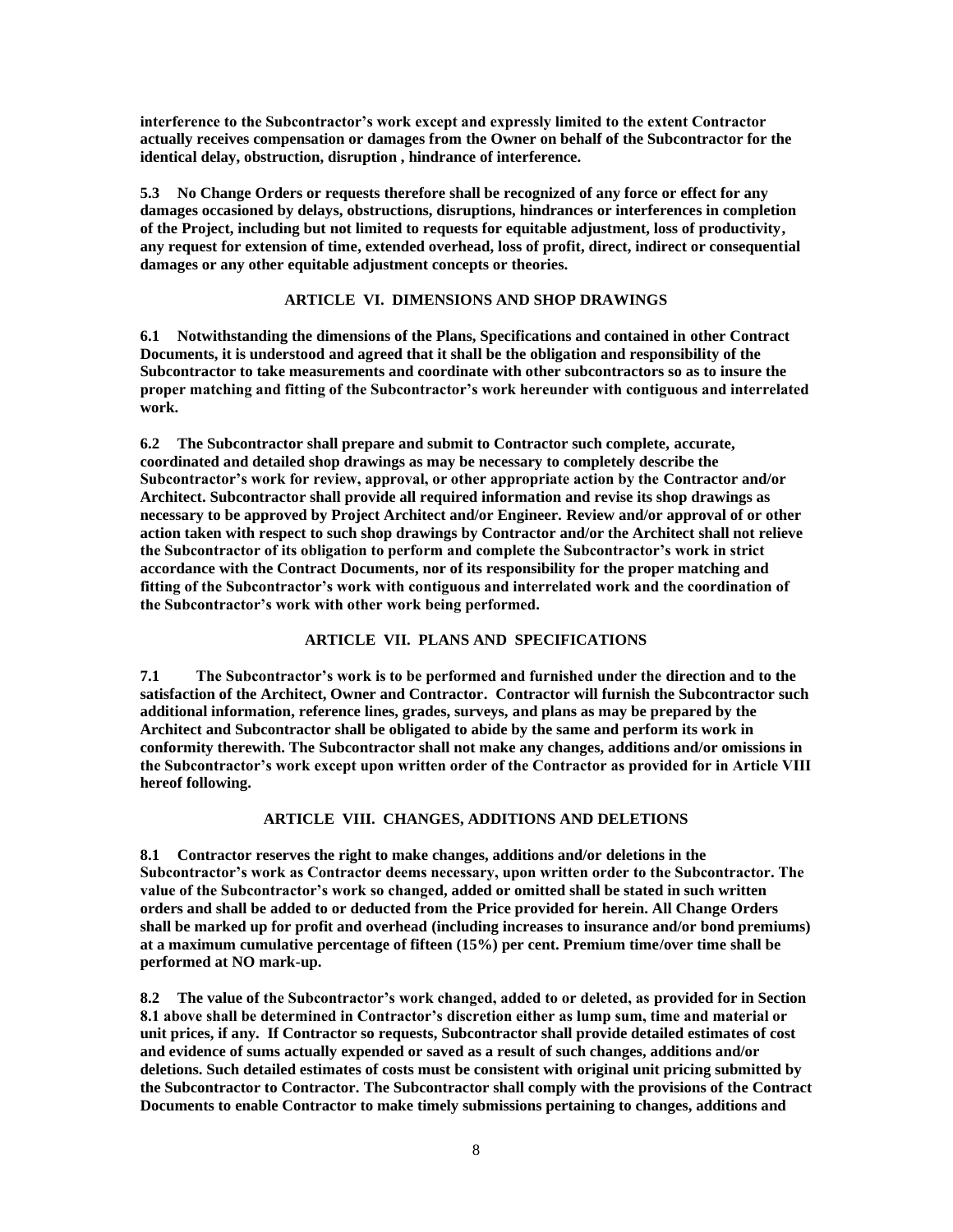**deletions related to the Subcontractor's work. In the event that Contractor and Subcontractor disagree as to the value of such changes, additions or deletions, or in the event Contractor shall require that the work proceed before an agreement is reached as to price, the Subcontractor shall nevertheless proceed with said work promptly after written notice from Contractor and the value of such Subcontractor's work shall be determined in accordance with the provisions established in the Contract Documents.**

**8.3 In the case of omitted or deleted work, Contractor shall have the right to withhold from payments otherwise due or to become due to the Subcontractor an amount which in Contractor's opinion is equal to the value of such Subcontractor's work, together with the percentage of overhead and profit on such Subcontractor's work, until such time as the value thereof is determined in accordance with the Contract Documents.**

**8.4 All changes and additions in the Subcontractor's work ordered in writing by Contractor are understood and agreed to part of the Subcontractor's work and shall be performed and furnished in strict accordance with the Contract Documents.**

**8.5 Any field claims made by the Subcontractor for time and material must be in writing and countersigned by the Contractor's Project Superintendent for the purpose of verification of the work performed that work-day and must be submitted within three (3) days of performance of the work. The Contractor's Project Superintendent's signature thereon shall not constitute or be enforceable as an acknowledgement by Contractor that Subcontractor is entitled to compensation for such field claims and Subcontractor shall not be entitled to payment of such claims if it is determined that such time and materials are otherwise included in this Agreement. Such determination shall be made by Contractor's Project Manager.**

#### **ARTICLE IX. INSPECTION AND DEFECTIVE WORK**

**9.1 The Subcontractor shall at all times provide sufficient, safe and proper inspection of the Subcontractor's work in the field or at any other place where materials or equipment for the Subcontractor's work may be located and whether or not fully manufactured. Subcontractor, at is sole cost and expense, shall remove and properly replace all materials which the Architect, Owner or Contractor determine in any way fails to conform with the requirements of the Contract Documents (the "Remedial Work") within twenty-four (24) hours after receiving notice (via e-mail, writing, Project Meeting Minutes, or Field Reports) to do so from the Contractor. If it is not commercially reasonable for Subcontractor to begin the Remedial Work within twenty-four (24) hours it shall nonetheless submit to Contractor in writing the means, methods, and schedule to perform the Remedial Work. All Remedial Work shall commence within fourteen (14) business days after receipt of notice. The Subcontractor, at its sole expense, shall replace and make good all Subcontractor's work or any other work at the Project which is condemned, damaged or destroyed as a result of such removal or replacement thereof. The Subcontractor shall be liable for any damages incurred by reason of its failure to comply with the foregoing requirements.**

#### **ARTICLE X. BREACH, FAILURE TO PROSECUTE WORK AND TERMINATION.**

**10.1 In the event the Subcontractor fails in any respect to prosecute the Subcontractor's work hereunder with promptness and diligence, or causes delay, disruption, hindrance or interference with or damage to the Subcontractor's work or any other work of the Project, or fails to perform any of the terms and provisions of this Agreement or the Contract Documents, or should the Architect or Owner determine that the Subcontractor's work or any portion thereof is not being performed in accordance with the Contract Documents, or should the Subcontractor petition for relief in Bankruptcy, or otherwise be adjudicated a bankrupt, or go into liquidation or seek dissolution or make an assignment for the benefit of creditors, or be subject of receivership under court order, or in any way acknowledge its insolvency, or fail to pay for labor, materials or supplies with respect to this Agreement, Subcontractor shall be in default under this Agreement and Contractor shall have the**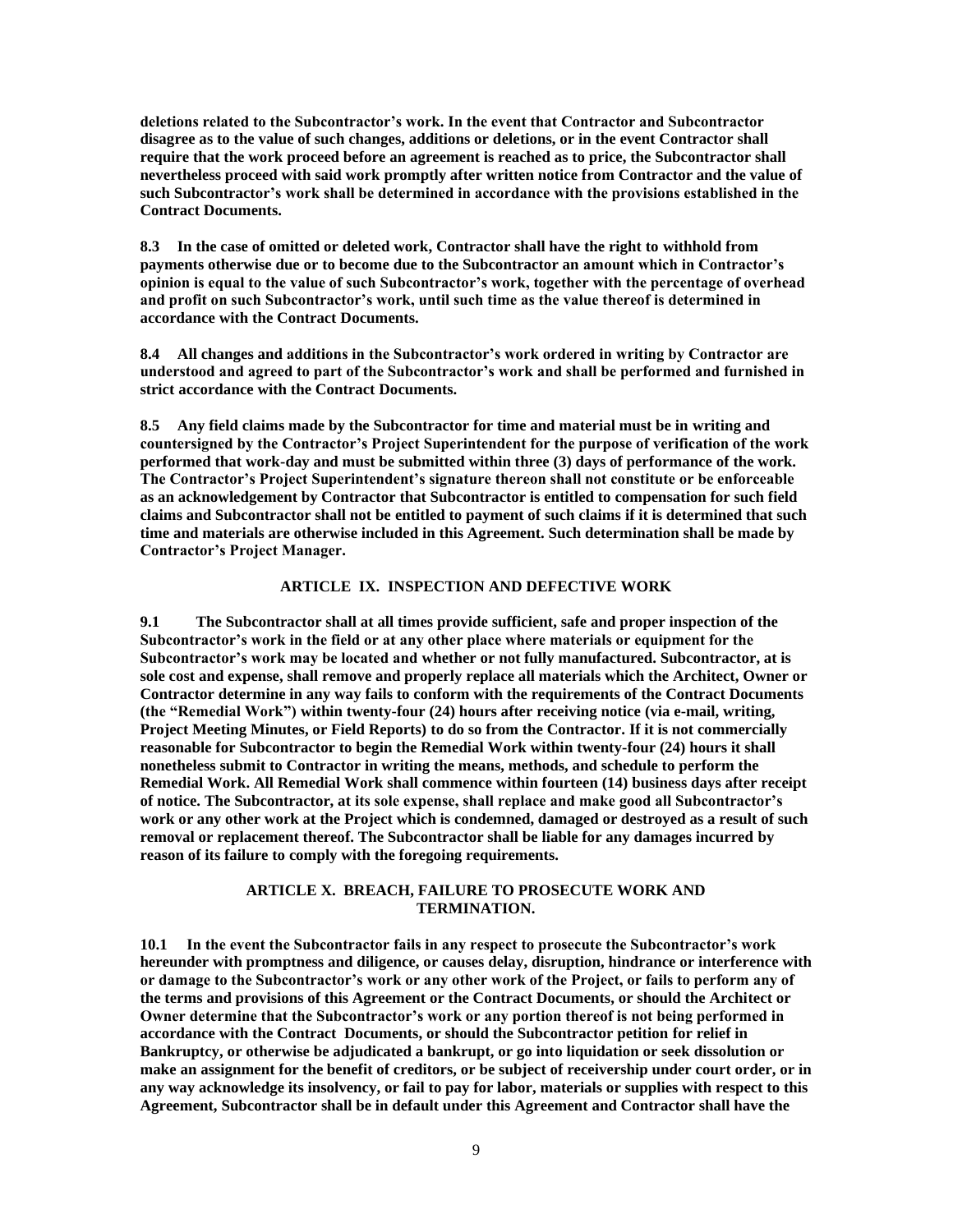**right, in addition to any other rights and remedies provided by the Contract Documents or by law, after three (3) days written notice to Subcontractor mailed or delivered to the last known address, or by Email transmitted to the Subcontractor's last known Email address: (a) to perform or furnish any labor and materials for the Subcontractor's work and to deduct the cost thereof, within the payperiod the breach occurred, from any monies due or to become due to the Subcontractor; and/or (b) to terminate this Agreement as to all or any portion of the Subcontractor's work and to take possession of all materials, equipment, scaffold, bridging, tools, appliances and other items of the Subcontractor (for which purpose the Subcontractor hereby transfers, assigns and sets over to Contractor), and Contractor may engage any person or persons to provide all the labor, services, materials, equipment and other items required for the purpose of completing the Subcontractor's work. If this Agreement is terminated as provided for, Subcontractor shall not be entitled to receive any further payment under this Agreement until the Subcontractor's work is wholly completed to the satisfaction of Contractor, Owner and the Architect. If the unpaid balance of the amount to be paid under this Agreement exceeds the cost and expense incurred by Contractor in completing the Subcontractor's work, such excess shall be paid to the Subcontractor, but if the cost and expense of completion of the Subcontractor's work exceeds the balance unpaid, then Subcontractor shall be liable for payment to the Contractor for such excess cost. Such costs and expenses shall include not only the cost of completing the Subcontractor's work but in addition Subcontractor's liability shall extend to warranty and remediation costs and Contractor's liability, if any, to third parties, and all losses, damages, including without limitation liquidated damages, if any, payable by Contractor pursuant to the Contract between Owner and Contractor, and such other costs and expenses, including legal fees and expenses, resulting from Subcontractor's default, or incurred by Contractor in any proceeding against Subcontractor or its sureties to enforce any of Contractor's rights as provided for herein.**

#### **ARTICLE XI. DAMAGE TO WORK**

**11.1 Regardless of cause, Subcontractor shall be responsible for any loss or damage to the Subcontractor's work until final acceptance thereof by Contractor, Owner and the Architect. Contractor shall not be responsible for loss, theft, or damage for materials, tools, equipment, appliances or other personal property owned, rented, or used by the Subcontractor or anyone employed by the Subcontractor, or any sub-subcontractor of the Subcontractor in the performance of the Subcontractor's work.**

**11.2 [INCLUDE FOR FINISH WORK SUBCONTRACTORS] Subcontractor shall be responsible for the supply and installation of protection including Masonite and rigid insulation to finish work including but not limited to fixtures and millwork.** 

**11.3 In the event materials or supplies to be incorporated in the Subcontractor's work are stored offsite, Subcontractor shall be solely responsible for any loss incurred prior to delivery to and distribution within the Project site. If Contractor approves payment for materials or supplies stored offsite, Subcontractor shall provide insurance for such materials and supplies, including in transit coverage to the Project site, and naming Contractor and Owner as additional insured's thereunder.**

#### **ARTICLE XII. SITE MAINTENANCE**

**12.1 The Subcontractor shall, at its sole cost and expense: (1) at all times keep the site free from all waste, rubbish and packaging materials and shall collect and deposit the same in the locations or containers designated by Contractor; (2) clean and remove from those portions of the project site affected by the Subcontractor's work and affected contiguous areas any soiling, staining, mortar, plaster, concrete or dirt and remedy and repair any and all defects resulting therefrom; (3) upon completion of Subcontractor's work day perform such cleaning as may be required to leave the area "broom clean" and remove all its tools, equipment, scaffolds, shanties, and surplus materials. In the event Subcontractor shall fail to perform any of the foregoing duties to Contractor's reasonable satisfaction, and upon two (2) days electronic mail or written notice to Subcontractor, Contractor**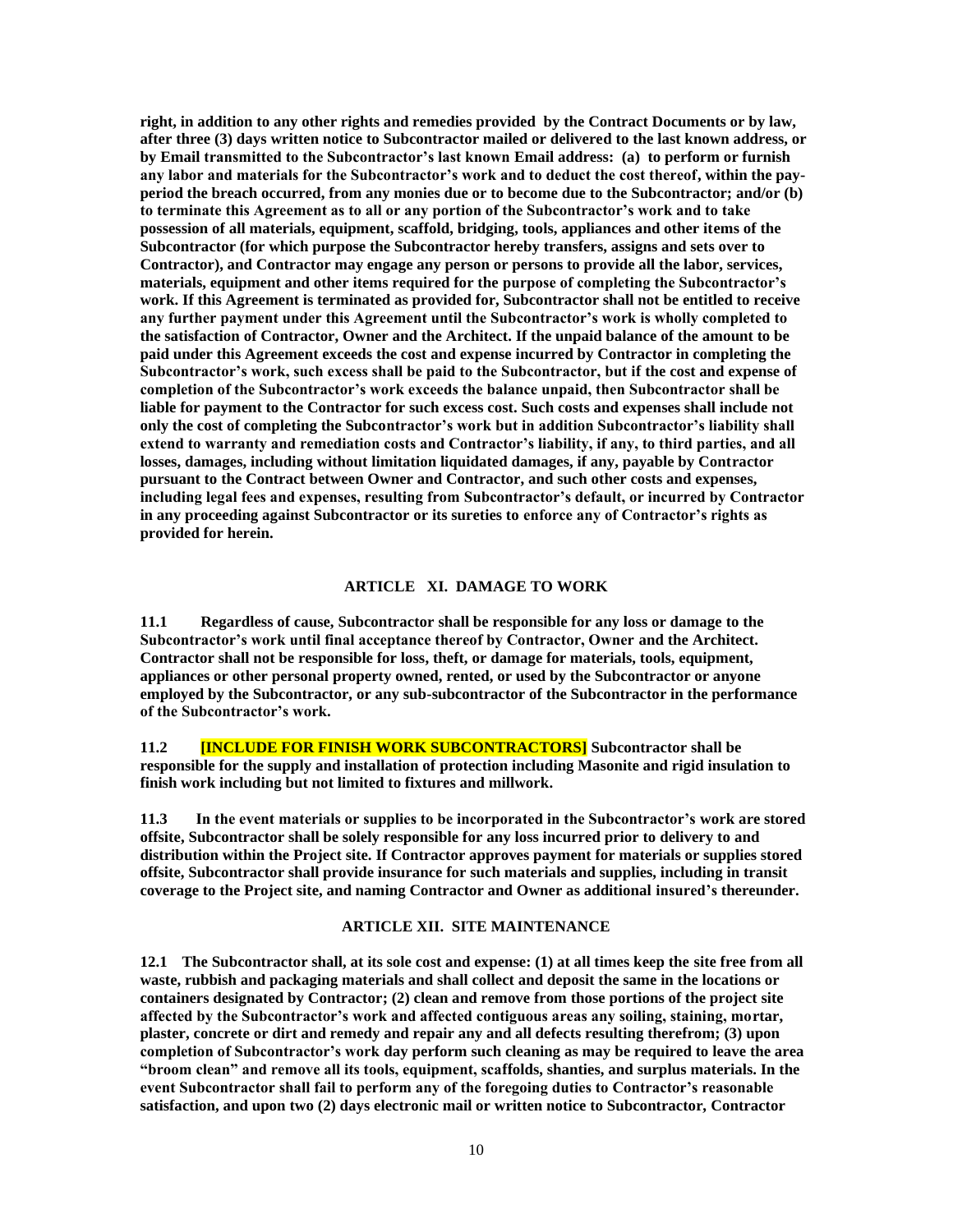**shall have the right to perform, or engage others to perform the required cleaning, repair, remediation and removal, the cost of which shall be chargeable to Subcontractor. Said charges to Subcontractor shall be calculated at the following rates: \$48.00 per hour for Labor Foreman and \$38.00 per hour for each laborer. In the event of said performance by Contractor, or others engaged by it, requires over-time work, the charge to Subcontractor shall by 1.5 times the said rates.**

## **ARTICLE XIII. PERMITS, VIOLATIONS AND LICENSES**

**13.1 The Subcontractor represents that it is duly licensed to the fullest extent required under applicable law to perform its obligations under this Agreement and all other Contract Documents.**

**13.2 The Subcontractor shall obtain, maintain and pay for all necessary permits and licenses required in connection with the Subcontractor's work and Subcontractor shall comply with the Contract Documents and all applicable Federal, State, Municipal and local laws, codes, ordinances and regulations now or hereafter in effect without additional charge or expense to Contractor. This provision includes Subcontractor's compliance with New York City Local Law 196 and all other applicable Federal, State, and local Site Safety Training laws and regulations.** 

**13.3 Subcontractor shall be responsible for, at Subcontractor's sole cost and expense, any violations resulting from or in connection with the performance of the Subcontractor's work, including without limitation any associated fines and penalties (the "Violations"). If such fines and penalties are paid, Subcontractor shall provide timely proof of payment to Contractor.** 

**13.4 If Subcontractor fails to correct any Violations, and such failure results in a delay to the Project or inability of Contractor to fulfill its obligations under the Prime Contract, the Contractor shall have the right to correct the Violations and withhold payment and/or back charge Subcontractor for the costs associated with correcting the Violations. Subcontractor acknowledges that the penalty for non-compliance with New York City Labor Law 196 carries a minimum violation of \$5,000.**

**13.5 The Subcontractor shall upon demand furnish such proof as Contractor may require verifying such compliance with applicable law and the correction of violations of applicable law including the requirement that Subcontractor and its staff working onsite maintain the thirty (30) hour OSHA safety certification.** 

**13.6 The Subcontractor agrees to hold harmless and indemnify Contractor, Owner, Architect and all indemnitees from and against any and all losses, injuries, fines, penalties, costs and expenses, including legal fees and expenses, caused directly or indirectly by the Subcontractor's failure to correct and remove such violations.**

**13.7 The Subcontractor will be held accountable and shall indemnify Contractor and Owner for any failure to conform with the Project approved site safety and/or logistics plans while performing any and all work as well as during coordination of any and all deliveries to the Project. This provision shall include the replacement and proper installation of any temporary protections or barricades moves as part of the Subcontractor performing its work and/or receiving deliveries to the Project.** 

## **ARTICLE XIV. WORK FORCE**

**14.1 The Subcontractor agrees that it will not employ workers, means, materials or equipment or take any action which may cause strikes, work stoppages or any other disturbances to the Subcontractor's work or to the Project or to the premises. The Subcontractor agrees that all disputes as to jurisdiction of trades shall be adjudicated and resolved in accordance with any plan or procedure for the settlement of jurisdictional disputes which may be in effect in the locality in which the Subcontractor's work is being performed. In the event Subcontractor shall fail to comply with**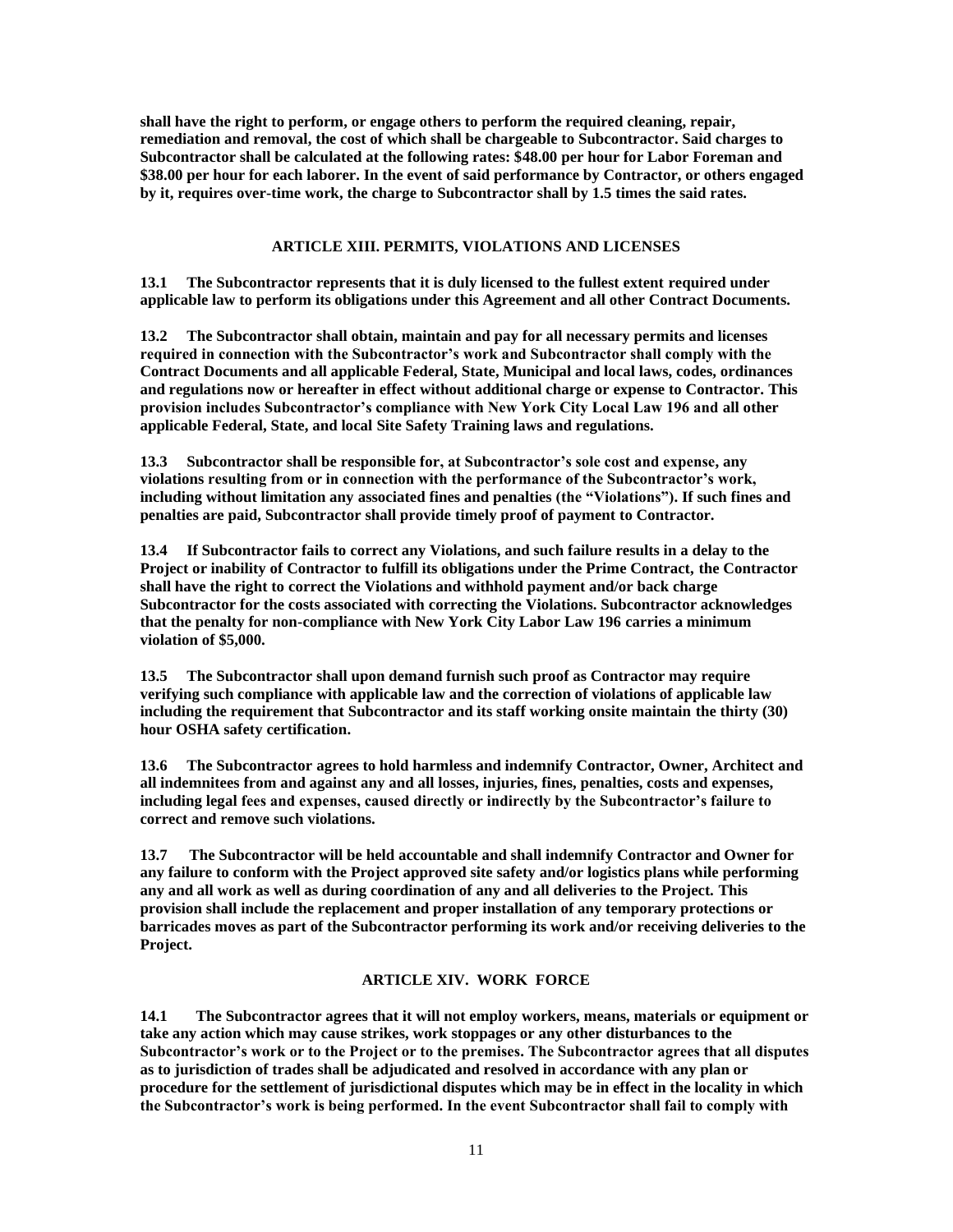**any of the provisions of this section, Contractor upon three (3) days written notice to the Subcontractor may terminate this Agreement or any part hereof or the engagement of the Subcontractor for all or any portion of the Subcontractor's work, and may complete the Subcontractor's work in the manner provided for in Article X of this Agreement.**

**14.2 The Subcontractor assumes sole liability for the payment of any payroll or other benefits payable to its employees and those of any of its sub-subcontractors, suppliers of other third parties retained by the Subcontractor under or in connection with this Agreement. The Subcontractor agrees to indemnify and hold harmless Wonder Works, the Owner, the Architect and the indemnities from all claims and liability for payment of said payroll or other benefits. Subcontractor shall promptly furnish Contractor with proof of payment thereof upon demand.**

#### **ARTICLE XV. LIENS AND CLAIMS**

**15.1 If any person or entity files or maintains any form of lien or claim, whether a mechanic's lien or otherwise, against the Project or the premises, or any part thereof in connection with the Subcontractor's work, Subcontractor agrees to cause such liens and claims to be satisfied, removed, or discharged at its sole expense by bond, payment or otherwise within ten (10) days from the date of such filing. In the event Subcontractor fails to do so, Contractor shall have the right, in addition to any other rights under this Agreement and the Contract Documents, or provided by law, to cause such liens or claims to be satisfied, removed or discharged by whatever means Contractor elects, at the entire cost and expense of the Subcontractor, including legal fees and expenses. The Subcontractor agrees to indemnify, protect and hold harmless the Contractor, Owner and other indemnities from and against any and all such liens and claims against any and all loss, damage, liability, costs, expenses, including legal fees and expenses, which Contractor, Owner and other indemnities may sustain or incur including delay damages related to actions caused by the Project Lender.**

#### **ARTICLE XVI. ASSIGNMENT AND SUBCONTRACTING**

**16.1 To the fullest extent permitted by law, neither this Agreement or any money due or to become due hereunder shall be assignable by Subcontractor nor shall Subcontractor be permitted to sub-subcontract any portion of Subcontractor's work hereunder, without the prior written consent of Contractor. Any consent by Contractor shall in no event relieve the Subcontractor of any of its duties and obligations under this Agreement and the Contract Documents and Subcontractor shall remain as fully responsible and liable for the performance thereof, and liable for the defaults, negligence, acts and omissions of its assignees and sub-subcontractors (of any tier) and all persons directly or indirectly employed by them, as fully as for Subcontractor's own defaults, negligence, acts and omissions.**

**16.2 The Subcontractor shall bind each of its permitted sub-subcontractors to all the terms and conditions of this Agreement and the Contract Documents as shall be provided for in each such subsubcontract entered into. Contractor's consent to any such sub-subcontract shall not be deemed to create, and shall not create any contractual relationship between Contractor and the Subsubcontractor to whom the Subcontractor's work or any portion thereof is sub-subcontracted and shall not create or vest any right or right of action in such sub-contractor against Contractor or against the Owner.**

## **ARTICLE XVII TERMINATION FOR CONVENIENCE**

**17.1 Contractor shall have the right at any time by written notice to the Subcontractor to terminate this Agreement and require the Subcontractor to cease all or any portion of the Subcontractor's work. In such event Subcontractor shall not be entitled to or receive anticipated profits on work unperformed or materials or equipment not furnished, nor shall Subcontractor be entitled to any cancellation fee or percentage of the balance of the Price. In the event of termination under this Article, the Subcontractor shall have the sole right and remedy to recover from the**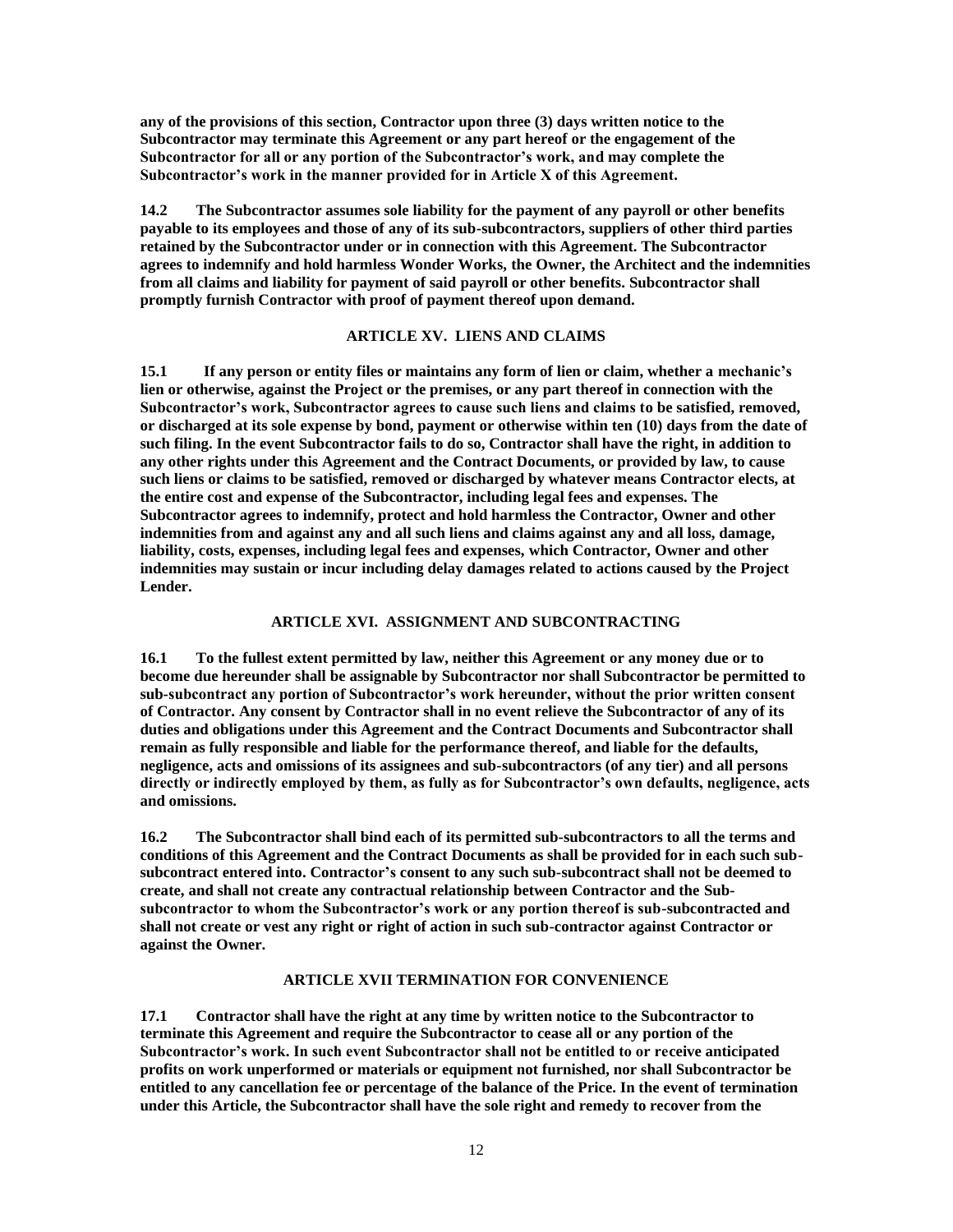**Contractor payments for all the Subcontractor's work completed to the time of notice of termination, less payments already made to the Subcontractor on account thereof, subject to any other rights provided to Contractor under this Agreement. In the event of termination pursuant to this Article all warranties provided for shall survive termination and shall remain enforceable in accordance with their terms.**

#### **ARTICLE XVIII. GUARANTIES AND WARRANTIES**

**18.1 Subcontractor hereby guarantees and warrants the Subcontractor's work to the fullest extent provided by this Agreement and the Contract Documents, and Subcontractor shall provide to Contractor all reasonable documentation as to such guarantees and warranties as required by Contractor and Owner as a condition of and prior to final payment.**

**18.2.1 The Subcontractor shall remove, replace or repair, as required, at its sole expense and at the convenience of the Owner, any faulty, defective, non-conforming or improper work, materials, or equipment discovered within two (2) years from the date the Architect and the Owner accept the Project as a whole, or such longer period as may be required by the Contract Documents.**

**18.3 Without being limited by the foregoing, Subcontractor shall pay for all damage resulting from defects in the Subcontractor's work, and all costs and expenses associated with the removal, replacement, correction and/or repair of the Subcontractor's work and any other work or property which may have been damaged by the defective work.**

#### **ARTICLE XIX. SAFETY**

**19.1 Subcontractor agrees that the prevention of accidents to workmen engaged or in the vicinity of the Subcontractor's work is its responsibility. The Subcontractor agrees to comply with all legal and industry safety laws and regulations and standards, including, but not limited to, those of the NYC Department of Buildings, OSHA, any Local Laws or ordinances, etc. and to maintain a safety program in accordance with such requirements as well as such safety standards and safety programs as Contractor and/or its site safety consultant may require. Upon request of Contractor, Subcontractor shall furnish a copy its safety program to the Contractor. The Subcontractor agrees that it shall make no claim for damage caused by delays or stoppages caused by compliance with Contractor's or its site safety consultant's safety plan requirements. Contractor may remedy any failure of Subcontractor to adhere to and fulfill the requirements of this section, at the cost and expense of the Subcontractor, which may be deducted from payment due or to become due to the Subcontractor. It is understood and agreed that if Contractor elects not to remedy Subcontractor's failure under this section, it shall remain Subcontractor's sole responsibility to prevent accidents in the work place as relates directly or indirectly to its work hereunder. Further, it is understood and agreed that Subcontractor shall be fully responsible for and agrees to indemnify and hold the Contractor harmless from any fines, violations, or Stop Work Orders, including legal fees, that the Subcontractor, Contractor, or Project receives as a result of any safety violations of Subcontractor.**

**19.2 The Subcontractor shall immediately report any accidents occurring on the Project to Contractor and shall within twenty-four (24) hours thereafter submit written accident reports, photographs or other documentation as required by the Contractor concerning such accidents.**

**19.3 If Contractor determines that for the security of the project site a sign-in, sign-out sheet/log is required, Subcontractor agrees that all of its workers, managers, and on-site personnel will sign in and sign out each and every workday. Contractor may determine to use a Triax electronic entry system ("Triax") to ensure security of the project. If Contractor employs a Triax system, Subcontractor shall be responsible for any lost identification devices at a rate of two hundred dollars (\$200.00) per device.**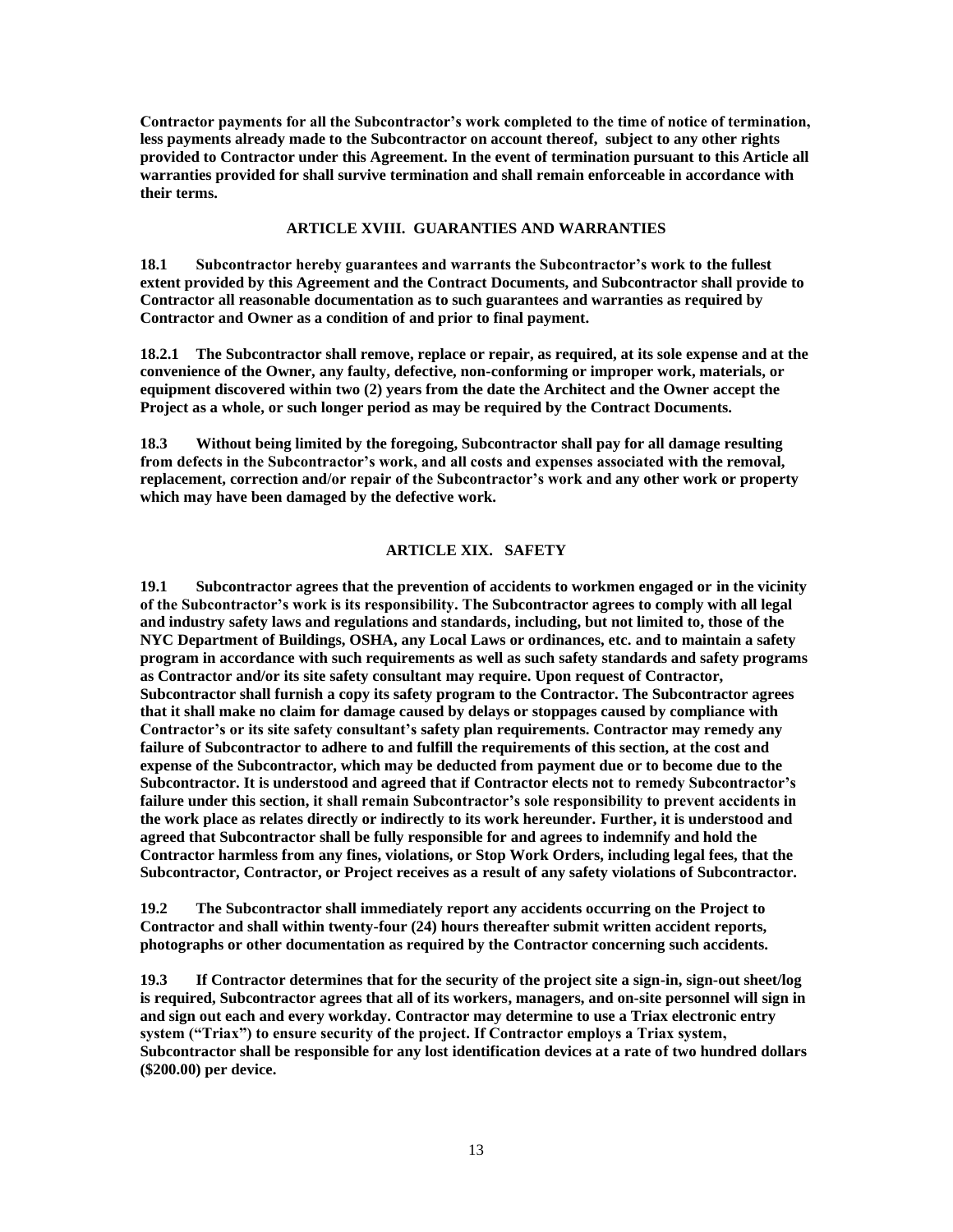**19.4 Subcontractor will provide and maintain all identifications card, paperwork, and logs as required by any law, regulation, safety standard, or by any municipality having jurisdiction. These include, but are not limited to, logs or identification cards for OSHA training, job specific training, pre-task planning meetings, tool-box talks, safety orientation meetings, etc.**

**19.5 Prior to the commencement of Subcontractor's Work, Subcontractor represents that it shall review and abide by Contractor's safety plan. Subcontractor can review Contractor's safety plan by requesting electronic copy from Contractor or by visiting Contractor's office to review hard copy.**

## **ARTICLE XX. INDEMNITY AND INSURANCE**

**20.1 Subcontractor's Indemnification duties and Insurance Requirements hereunder are as set forth in EXHIBIT E attached hereto and made a part hereof. Prior to the execution of this Agreement, Subcontractor's entire insurance policy must be approved by Contractor's insurance carrier.** 

**20.2 Contractor may withhold payment and/or back charge Subcontractor in the event of Subcontractor or its insurance company's failure to provide the protection granted by this Agreement as to the obligation to indemnify, defend and hold Contractor, Owner and other indemnities harmless as provided in Section 20.1 foregoing and Exhibit E, including the payment of deductible amounts on any of Contractor's insurance policies.**

**20.3 In claims against any person or entity indemnified under this Article XX by an employee of Contractor, a subcontractor, or anyone directly or indirectly employed by them or anyone for whose acts they may be liable, the indemnification obligation under this Article shall not be limited by a limitation on amount of type of damages, compensation or benefits payable by or for Contractor or a subcontractor under workers' compensation acts, disability benefit acts or other employment benefit acts.**

**20.4 The obligations of the Subcontractor under this Article XX shall not extend to the liability of the Architect, the Architect's consultants, and agents and employees of any of them arising out of (i) the preparation, review or approval of maps, drawings, opinions, reports, surveys, Change Orders, designs or specifications, or (ii) the giving or failure to give directions or instructions by the Architect, the Architect's consultants, and agents and employees of any of them provided such giving or failure to give directions or instructions is the primary cause of the injury or damage.**

**20.5 If the Subcontractor fails to procure and maintain such insurance, Contractor shall have the right, but not the obligation, to procure and maintain the said insurance for and in the name of the Subcontractor, and Subcontractor shall pay the cost thereof and shall furnish all necessary information required to make effective and to maintain such insurance.**

**20.6 If Subcontractor subcontracts out any portion of their work, it is the sole responsibility of Subcontractor to ensure that their Sub-Subcontractor(s) comply with the same insurance requirements as stated in the Agreement, including Exhibit E. Contractor will not accept any responsibility or liability for any insurance claims made by Subcontractor or Sub-Subcontractor(s) if their insurance does not meet said requirements. These claims, and any resultant fees, or charges, including legal fees, will be the sole responsibility of Subcontractor.**

**20.7 In the event that Subcontractor's insurance is not compliant with any or all insurance requirements as stated in this Agreement at any point during the Project, Contractor reserves the right to withhold the release of Subcontractor's retainage or any other monies due to Subcontractor for up to two years after completion of the Project, until compliant insurance policies and certificates are provided by Subcontractor.** 

## **ARTICLE XXI. SUBCONTRACTOR'S ADDITIONAL OBLIGATIONS**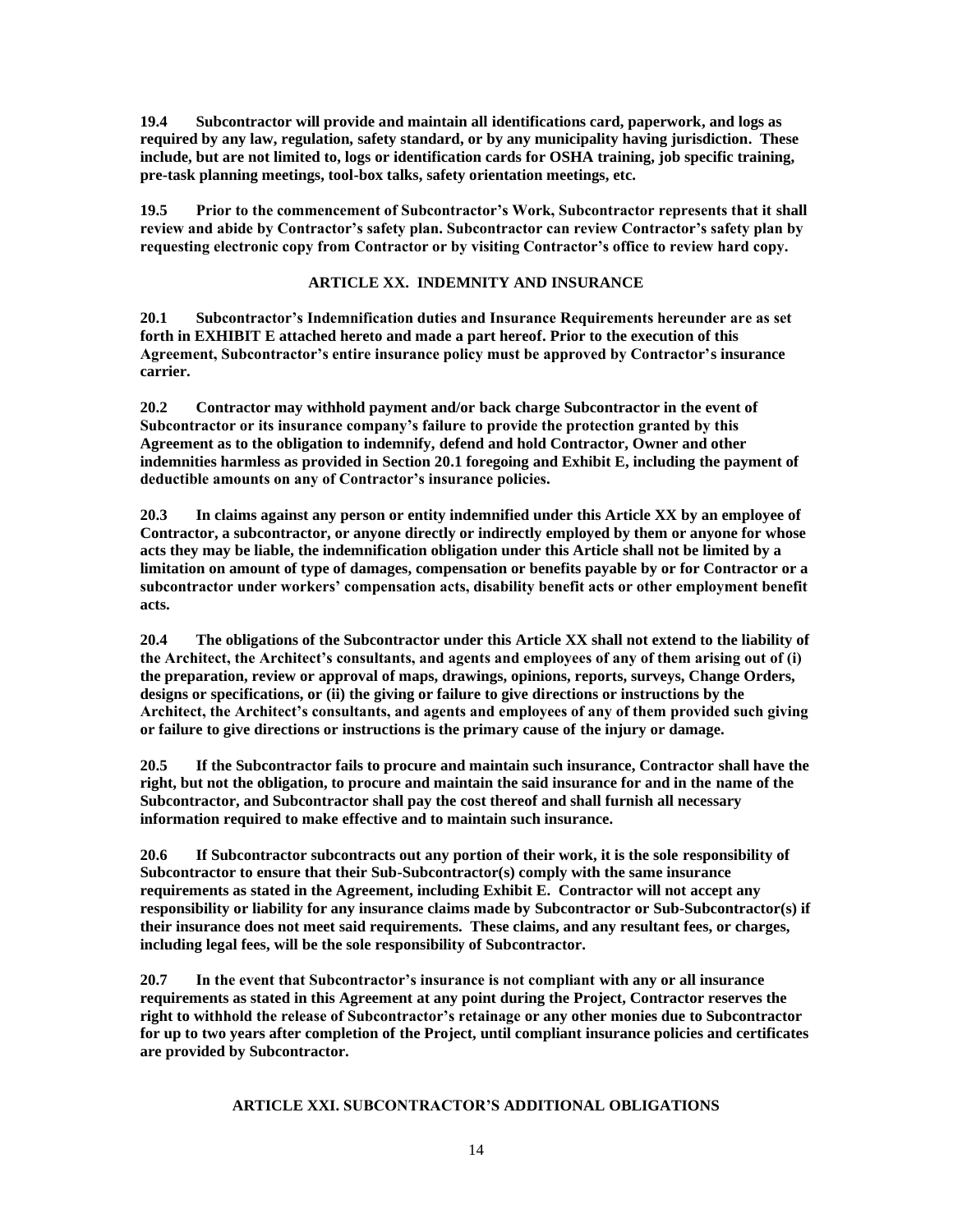**21.1 Subcontractor shall furnish all the labor, materials, equipment, and services, including, but not limited to, competent supervision, shop drawings, samples, tools and scaffolding as are necessary for the proper performance of the Subcontractor's work in accordance with and reasonably inferable from the Contract Documents. The Subcontractor shall provide to Contractor a list of proposed sub-subcontractors and suppliers for review and approval. The Subcontractor shall be responsible for taking field dimensions, providing tests, ordering materials and all other actions as are required to perform Subcontractor's work and to comply with the Schedule of Work annexed to this Agreement.** 

**21.2 The Subcontractor shall (a) cooperate with Contractor and all others whose work may interfere with the Subcontractor's Work; (b) specifically note and immediately advise Contractor of any interference with the Subcontractor's work; (c) participate in the preparation of coordination drawings and work schedules involving Subcontractor's work; (d) coordinate and schedule all material, equipment and supplies delivered to the Project Site with on-site personnel for the monitoring of such deliveries. The failure to properly coordinate such deliveries with Contractor may result in cancellation of deliveries or overtime costs, which costs shall be borne solely by the Subcontractor. SUBCONTRACTOR SHALL HAVE ITS REPRESENTATIVE ON SITE TO RECEIVE AND TO DISTRIBUTE ALL OF ITS EQUIPMENT AND ALL OF ITS MATERIAL, BOTH WITH RESPECT TO THIS SECTION AND WITH RESPECT TO SECTION 21.6 HEREOF FOLLOWING. IN THE EVENT OF SUBCONTRACTOR'S FAILURE TO FULFILL THIS OBLIGATION, ANY LABOR OR OTHER COSTS INCURRED BY CONTRACTOR IN RECEIVING AND DISTRIBUTING SUCH EQUIPMENT AND/OR MATERIAL SHALL BE CHARGED BACK TO SUBCONTRACTOR.**

**21.3 The Subcontractor shall designate one or more persons who shall be the authorized representative of the Subcontractor both on-site and off-site. Subcontractor shall also designate a Competent Person, who is to be on site full time, as required by the NYC Department of Buildings. Subcontractor hereby names as its Authorized Representative for the administration of this Contract. During the term of this Agreement between Subcontractor and Contractor and for a period of two years from the termination of this Agreement for any reason whatsoever, Subcontractor shall not, either on its own account or for any person, firm, partnership, corporation, or other entity (a) solicit, interfere with, or endeavor to cause any employee of the Contractor to leave his or her employment, or (b) induce or attempt to induce any such employee to breach her or his employment agreement with the Contractor.**

**21.4 Unless otherwise provided in the Contract Documents, Subcontractor communications by and with the Owner, Architect, separate contractors and/or other subcontractors and suppliers of Contractor is prohibited and shall be made through Contractor, unless specifically authorized otherwise by Contractor. Subcontractor shall be solely liable for the costs associated with Changes in the Work not authorized by Contractor.** 

**21.5 Every part of the Subcontractor's work shall be executed in accordance with the Contract Documents in a workmanlike manner. All materials used in the Subcontractor's work shall be furnished in sufficient quantities to facilitate the proper and expeditious execution of the Subcontractor's work, which materials shall be new except as may otherwise be expressly provided in the Contract Documents.**

**21.6 In the event the scope of the Subcontractor's work includes installation of materials or equipment furnished by others, it shall be the responsibility of the Subcontractor to receive, check, count, sign for, unload, distribute, store, handle and install the items so provided, unless otherwise specifically provided for in the Contract Documents, with such skill and care as to ensure a satisfactory and proper installation in accordance with the Contract Documents. Loss or damage to said material and equipment due to the acts or failure to act by the Subcontractor, including damage to material and equipment furnished by others, and caused by the Subcontractor, shall be chargeable**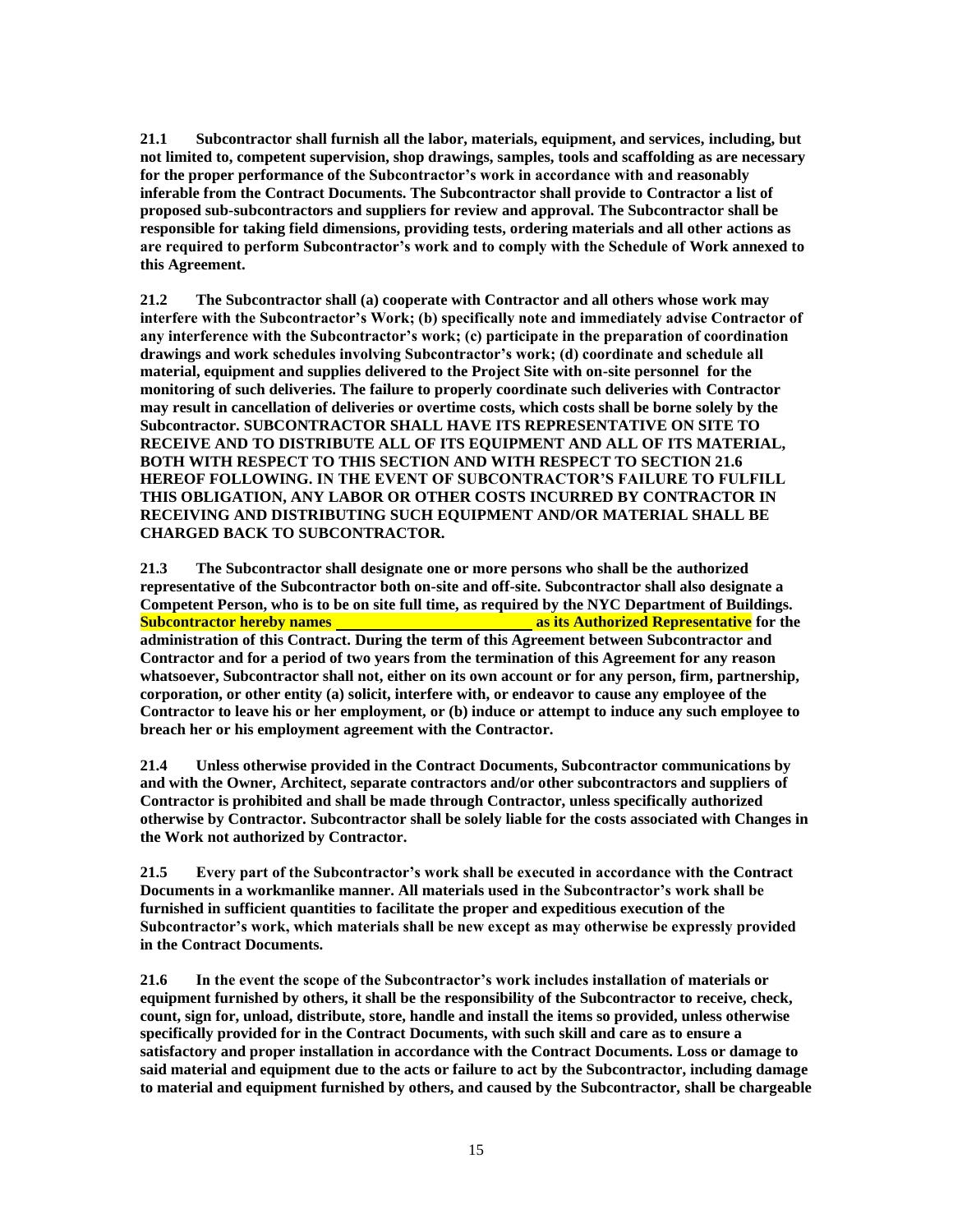**to it and deducted from any amounts due or to become due to the Subcontractor under this Agreement.**

**21.7 No substitutions shall be made in the Subcontractor's work unless permitted in the Contract Documents and in such case only upon the Subcontractor first receiving all written approvals required under the Contract Documents for substitutions.**

**21.8 In the event Subcontractor encounters asbestos, polychlorinated biphenyl (PCB) or other hazardous substances at the site which potentially are harmful to persons or property, the Subcontractor shall immediately take all steps required by the Contract Documents and by law to protect persons and property from injury or damage, including stopping the Subcontractor's work in the affected areas and promptly advising Contractor in writing of the condition encountered at the site. In the event the Subcontractor is required to stop work in any area of the Project as a result of hazardous substances located at the site, then the Subcontractor shall not resume its work in the affected area until (a) the hazardous substances have been removed or made harmless, (b) Contractor and Subcontractor agree in writing to recommence work in all or a portion of the area, or (c) the Owner orders the work to proceed in the affected area and the Contractor and Subcontractor agree.**

**21.9 Subcontractor covenants that it shall not provide, use or install any materials which are considered to be or to contain hazardous substances. Material Safety Data (MSD) sheets are required by law and pertaining to materials or substances used or consumed in the performance of the Subcontractor's work shall be submitted to the Contractor by the Subcontractor. MSD sheets obtained by the Contractor from other subcontractors or other sources shall be made available to the Subcontractor by the Contractor.**

**21.10 Subcontractor shall not take or fail to take any action that would interfere with the use, operation and enjoyment of the property/properties adjoining the project site or any rights appurtenant thereto. With respect to any Subcontractor's work to be performed at any adjoining property, specific schedules for such Subcontractor's work shall be agreed upon among Subcontractor, Contractor, Owner and the owner of the adjoining property/properties.**

**21.11 In the event Contractor shall be terminated by Owner, the Subcontractor shall continue performance under this Agreement in accordance with the terms hereof for the benefit of the Owner and Owner's lender (if any). Owner and Owner's lender, if any, shall be deemed to be third party beneficiaries of this provision. Upon request, subcontractor will execute a "will serve" letter in the form required by owner's lender.**

**21.12 Subcontractor's Project Manager or Principal is required to attend coordination meetings at least one time per week. If subcontractor fails to attend these meetings and it is determined by Contractor that Subcontractor's work, or work by other Subcontractor's on site, is being delayed due to lack of coordination by Subcontractor, Contractor reserves the right to withhold money from Subcontractor for the amount of the resultant delay, as determined by Contractor.**

# **ARTICLE XXII. SEVERABILITY**

**22.1 In the event that any term or provision of this Agreement shall be determined to be invalid, illegal or otherwise unenforceable pursuant to applicable law and by final determination and court order, such determination shall not impair or affect the validity or enforceability of the remaining provisions of this Agreement.**

## **ARTICLE XXIII. BONDS**

**23.1 If required by the Contract Documents, the Subcontractor shall furnish to Contractor a performance bond and/or a payment bond in an amount equal to One Hundred Percent (100%) of the Price provided for in this Agreement. The form and content of such bond(s) and the surety or**